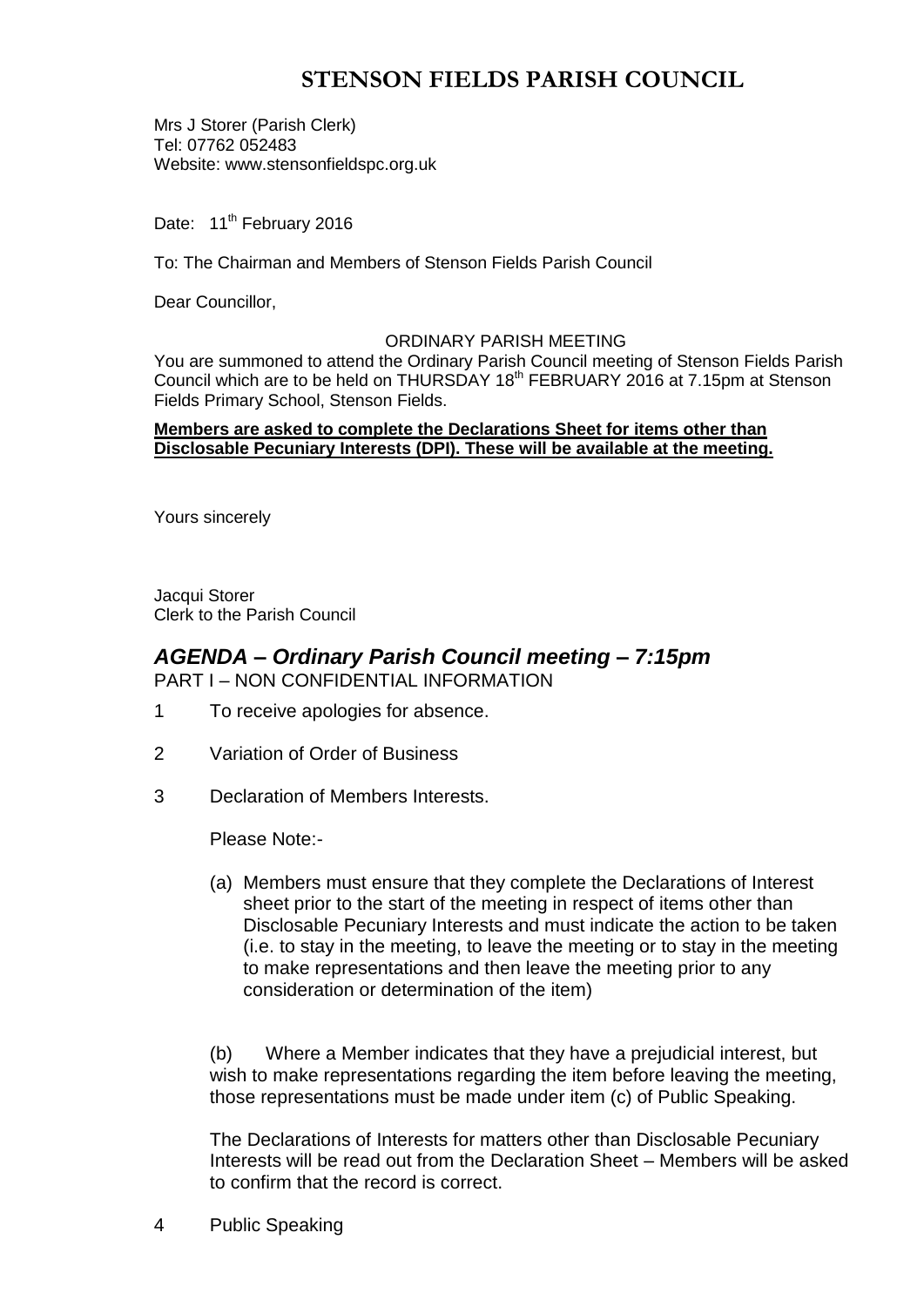(a) A period will be made available for members of the public and Members of the Council to comment on any matter.

(b) If the Police Liaison Officer, a County Council or District Council Member is in attendance they will be given the opportunity to raise any relevant matter.

(c) Members declaring an interest other than a Disclosable Pecuniary Interest who wish to make representations or give evidence under the National Association of Local Councils' (NALC) Code of Conduct shall do so at this stage.

- 5 To approve the Minutes of the Meeting held on 21<sup>st</sup> January 2016 (Copy already circulated)
- 6 To determine which items if any from Part 1 of the Agenda should be taken with the public excluded. If the Council decides to exclude the public it will be necessary to pass a resolution in the following terms: -

**"In view of the confidential nature of item …. to consider a resolution to exclude the press and public from the meeting in accordance with the Public Bodies (Admission to Meetings) Act 1960, s1, in order to discuss the item."** 

7 Chairman's Announcements and reports. (a) For the Chairman of the Parish Council to present any reports and/or amendments

(b) For the Chairman of the Parish Council to report on matters discussed during the public participation section as appropriate

- 8 Report of the Clerk on:
	- (a) Items from the last meeting
- 9 Correspondence
	- 1. DALC various circulars
	- 2. SDDC Local Plan Part 2 (deadline  $12<sup>th</sup>$  February 2016)
	- 3. DALC Consultation on HM Treasury report Autumn 2015
	- 4. SDDC Consultation on South Derbyshire Open Space, Sport & Community Facility Strategy
	- 5. Police Response to the request for further action to address the problem of speeding in the area
- 10 Finance
	- (a) Accounts for Payment
	- (b) To consider any amendments to the Risk Assessment
- 11 To consider Planning Applications
- 12 Police Issues/Speed Limits/Road Safety
- 13 Saxon Gate at Newton Village Development, Stenson Road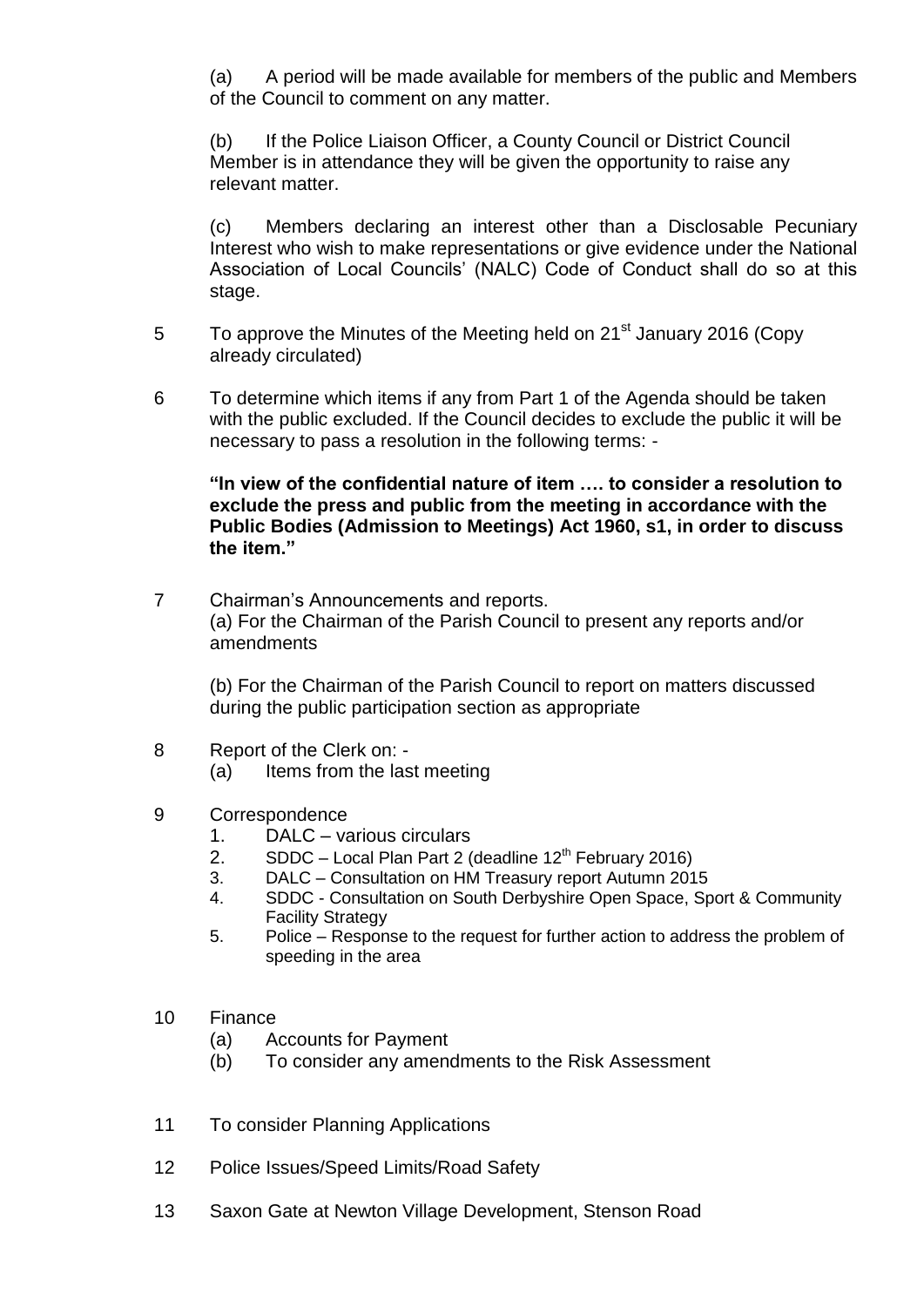- 14 Lengthsman Scheme
- 15 Environment
- 16 To receive any update on the proposed Parish Boundary Changes
- 17 Consultations
	- (a) SDDC Consultation on South Derbyshire Open Space, Sport & Community Facility Strategy (deadline 26<sup>th</sup> February 2016)
	- (b) DCC Highways Asset Infrastructure survey (deadline =  $30<sup>th</sup>$  March)
	- (c)SDDC Charitable Collection Policy (deadline =  $18<sup>th</sup>$  March 2016)
- 18 To receive feedback and reports
- 19 Items for information only
	- (a) Reports from Meetings attended
	- (b) Notification of Forthcoming meetings

# PART II – CONFIDENTIAL INFORMATION

- 20 To move the following resolution "That in view of the confidential nature of the business about to be transacted (in respect of the personal situation of an employee which could result in legal proceedings) it is advisable in the public interest, that the press and public be temporarily excluded and they are instructed to withdraw."
- 21 Date of next Parish Council meeting 17<sup>th</sup> March 2016

# **CONFIDENTIAL SECTION**

No items have been raised.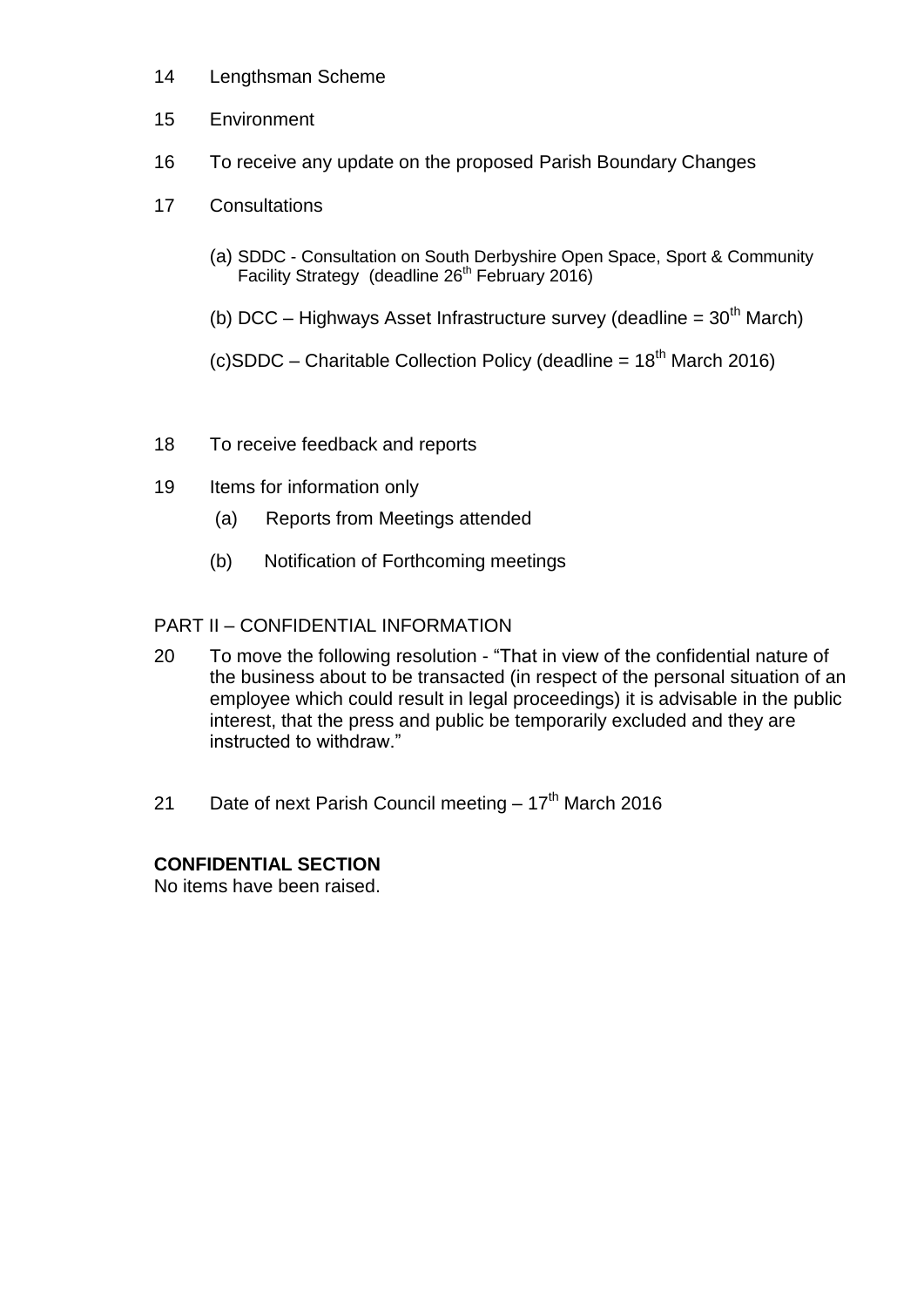## **CLERK's REPORT – February 2016**

#### AGENDA No 8. Matters from last meeting

All matters raised at the last meeting have been raised with the various departments and authorities.

The Clerk reported the problem of speeding around the area, notably around 4 roads. The Police are contacting CREST again to see what can be done, and have suggested the Community Speedwatch. This has been discussed in the past and rejected for reasons previously given. The Police would therefore welcome suggestions from the Council as to what it is that the Council would actual wish to see and/or participate in.

Min 510/15 – Road names at new development. The Clerk was unable to see on the website where there was a duplication of names, but the matter is with SDDC for further investigations.

Min 458/15 a) & c) + 471/15 SDDC has confirmed that that the trees on Fox Close POS will be removed during the winter maintenance schedule and before the end of February 2016. SDDC has confirmed that the work on the trees is scheduled to take place before the end of February 2016. Zoe Sewter is liaising with the contractors about the reduction in height of hedges around the open spaces.

#### Mins 478/15a) + 491/15 + 511/15 + 517/15

Developers have been contacted about insulation panels and plastic sheets which blew over from the Development. The developers stated that any rubbish was not theirs, but agreed to clear the hedging. The Clerk has emailed the developers on several occasions requesting that the rubbish is removed. The larger panels have been removed and the developers requested to clear the remaining rubbish

Min 497/15 The Clerk reported a bag on the corner of Grampian Way/Stenson Road and a number of bags by a farm gate close to the junction of Wragley Way/Stenson Rd which required removal. This has been reported and chased again by the Clerk

Min 498/15 d) + 511/15 The bin at Tregony Way and Fox Close has not been replaced; the Clerk has reported this to SDDC

Min 518/15 The Clerk has reported and requested the removal of a traffic cone by a bus shelter

Min 515/15 – planning matters. The Clerk was requested to make enquiries with the planning dept about an extension that was underway and where it was considered that a planning application was required. A retrospective planning application was submitted prior to the Clerk making any enquiries. This planning application is for consideration at the Parish Council meeting.

Min 519/15 a) The door on the rubbish bin by the railway bridge is broken. The Clerk has reported this to SDDC.

Min 519/15 b) The shrub beds on Grampian Way have been attended to but the debris has been left behind. The Clerk has reported this to SDDC and the rubbish is to be removed.